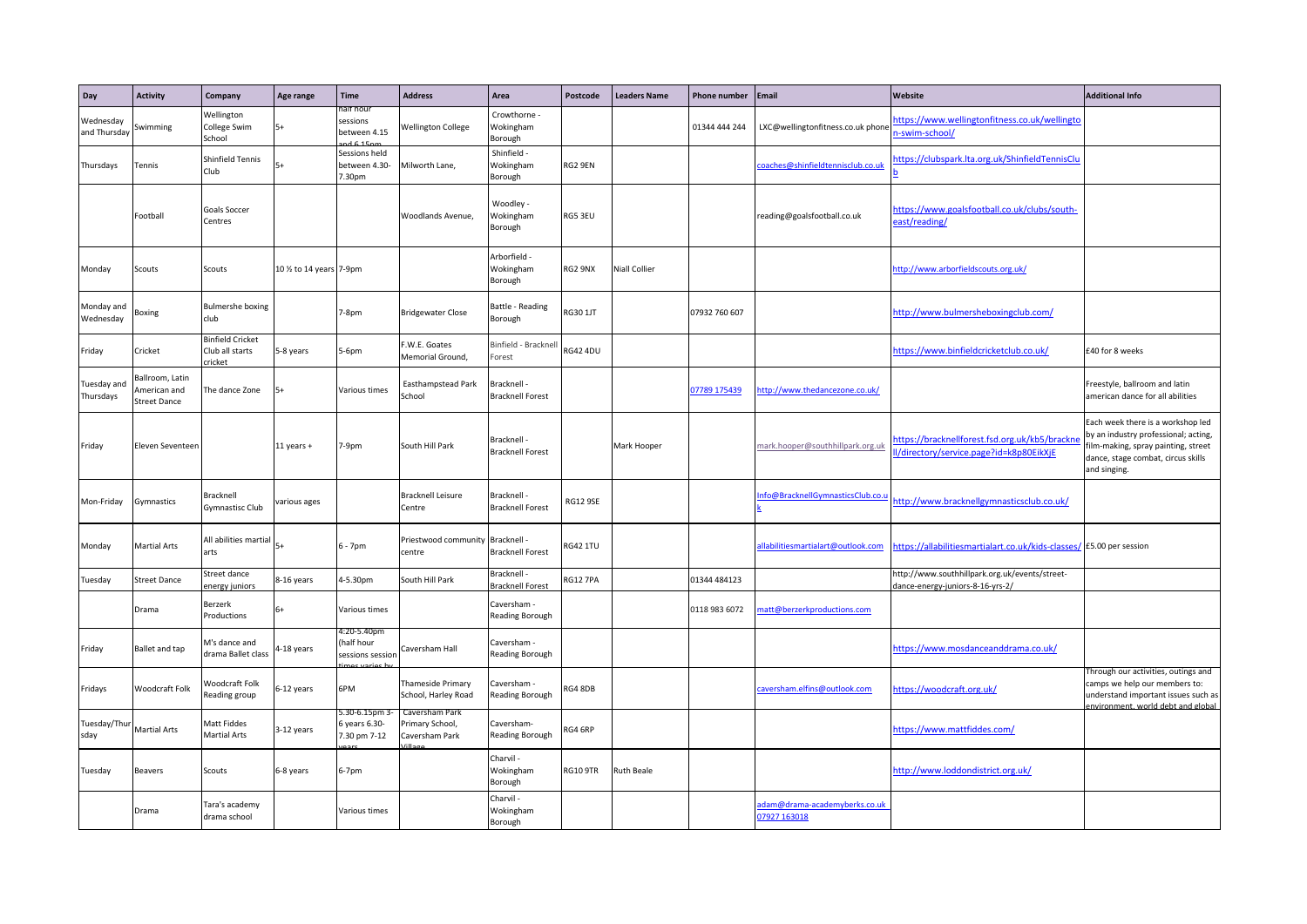| Monday                  | <b>Martial Arts</b> | Matt Fiddes<br><b>Martial Arts</b>               | 3-12 years              | 5.30-6.15pm 3-<br>6 years 6.30-<br>7.30 pm 7-12<br>ears | Christ the King Church<br>Hall, Northumberland<br>Avenue,           | Church - Reading                                                                                                                   | RG2 8NR         |                                     |               |                                  | https://www.mattfiddes.com/                          |                 |
|-------------------------|---------------------|--------------------------------------------------|-------------------------|---------------------------------------------------------|---------------------------------------------------------------------|------------------------------------------------------------------------------------------------------------------------------------|-----------------|-------------------------------------|---------------|----------------------------------|------------------------------------------------------|-----------------|
| Monday                  | Rainbows            | <b>Girl Guides</b>                               | 5-7 years               | 4.30-5.15pm                                             |                                                                     | Church - Reading                                                                                                                   | RG6 5TS         | Sue                                 |               |                                  | ttps://enquiryym.girlguiding.org.uk/                 |                 |
|                         | Swimming            | <b>Chris Tuckers</b><br>Swim School              | $5+$                    |                                                         | St Joseph's and<br>leighton Park                                    | Church - Reading                                                                                                                   |                 |                                     |               | Larraine.Grover@sky.com          | http://www.christuckerswimmingschool.co.uk/          |                 |
| Various days Swimming   |                     | <b>GBS Swim School</b>                           |                         |                                                         | Leighton Park<br>School and St Joseph's Church - Reading<br>College |                                                                                                                                    |                 |                                     | 07881 596 722 | INFO@GBSSWIMSCHOOL.COM           | http://www.gbsswimschool.com/                        |                 |
|                         | Karate              | <b>GKR Karate</b><br>International               |                         |                                                         |                                                                     | Classes in<br>Crowthorne,<br>Woodley, Whitley,<br>Wokingham,<br>Woodley, Earley,<br>Shinfield, Charvil,<br>Southcote,<br>Caversham |                 |                                     |               |                                  | https://www.gkrkarate.com/                           |                 |
| Monday                  | Junior Chess Club   | Crowthorne Chess<br>Club                         | Junior                  | 6.30pm                                                  |                                                                     | Crowthorne -<br>Wokingham<br>Borough                                                                                               | RG45 7PU        | Ionathan Welton<br>(Club Secretary) |               | crowthornechess@outlook.com      | http://www.crowthornechess.org.uk/                   |                 |
| Tuesday                 | Tae Kwon Do         | Tatu                                             | 5 years +               | 5:35-8.00pm<br>dependant on<br>age                      |                                                                     | Finchampstead -<br>Wokingham<br>Borough                                                                                            | <b>RG40 4ES</b> | Michael Turner                      |               | info@tatutkd.com,                | https://tatutkd.com/                                 |                 |
| Monday                  | Tennis              | Crowthorne<br>Tennis Club                        | Under 10                | Sessions 4.45-<br>5.30 and 5.30-<br>6pm                 |                                                                     | Crowthorne -<br>Wokingham<br>Borough                                                                                               |                 |                                     |               |                                  |                                                      | £6.50 a session |
| Monday                  | Beavers             | Scouts                                           | 6-8 years               | 5-6.15pm                                                | Amherst Road                                                        | Earley -<br>Wokingham<br>Borough                                                                                                   | RG6 1NU         |                                     |               |                                  | http://www.readingscouts.org.uk/                     |                 |
| Tuesday and<br>Thursday | Kick boxing         | The Martial Arts<br>School                       | 4-8 years               | 4.30-5.30pm                                             | Loddon Valley Leisure<br>Centre                                     | Earley - Reading                                                                                                                   |                 |                                     |               |                                  | https://www.themartialartsschool.co.uk/              |                 |
| Tuesday and<br>Thursday | Kick boxing         | The Martial Arts<br>School                       | $8+$                    | 5.30-6.30pm                                             | oddon Valley Leisure<br>Centre                                      | Earley -<br>Wokingham<br>Borough                                                                                                   |                 |                                     |               |                                  | https://www.themartialartsschool.co.uk/              |                 |
| Tuesday                 | Guides              | <b>Girl Guides</b>                               | 10-14 years             | 7.45-9.15pm                                             |                                                                     | Earley -<br>Wokingham<br>Borough                                                                                                   | RG6 7HS         | Katie                               |               |                                  | https://enquiryym.girlguiding.org.uk/                |                 |
| Tuesday and<br>Friday   | Gymnastics          | Reading<br>Gymnastics                            | $4+$                    | 6-7pm (Tues)<br>5.30-6:30pm<br>(Fri)                    |                                                                     | Earley -<br>Wokingham<br>Borough                                                                                                   | RG6 3AP         | Kayleigh White                      |               |                                  | http://reading-gymnastics.com/                       |                 |
| Tuesday,<br>Wednesday   | Basketball          | <b>Reading Rockets</b><br><b>Basketball Club</b> | 4-12 years              | 4-5pm                                                   | Loddon Valley Leisure<br>Centre                                     | Earley -<br>Wokingham<br>Borough                                                                                                   |                 |                                     |               |                                  |                                                      |                 |
| Thursday                | Beavers             | Scouts                                           | 6-8 years               | 5.45-7pm                                                |                                                                     | Earley -<br>Wokingham<br>Borough                                                                                                   | RG6 7DA         | David Roper                         |               | loddon@berkshirescouts.org.uk    | https://berkshirescouts.org.uk/                      |                 |
| Wednesday               | Beavers             | Scouts                                           | 6-8 years               | 5.30-6.45                                               |                                                                     | Earley -<br>Wokingham<br>Borough                                                                                                   | RG6 4HQ         |                                     |               |                                  | http://www.1stlowerearleyscouts.org.uk/index<br>html |                 |
| Monday                  | Cubs                | Scouts                                           | 8-10 1/2 years 6.30-8pm |                                                         | Amherst Road,                                                       | Earley -<br>Wokingham<br>Borough                                                                                                   | RG6 1NU         | Matt Lovegrove                      |               | cubs@andersonbaptistchurch.org.u |                                                      |                 |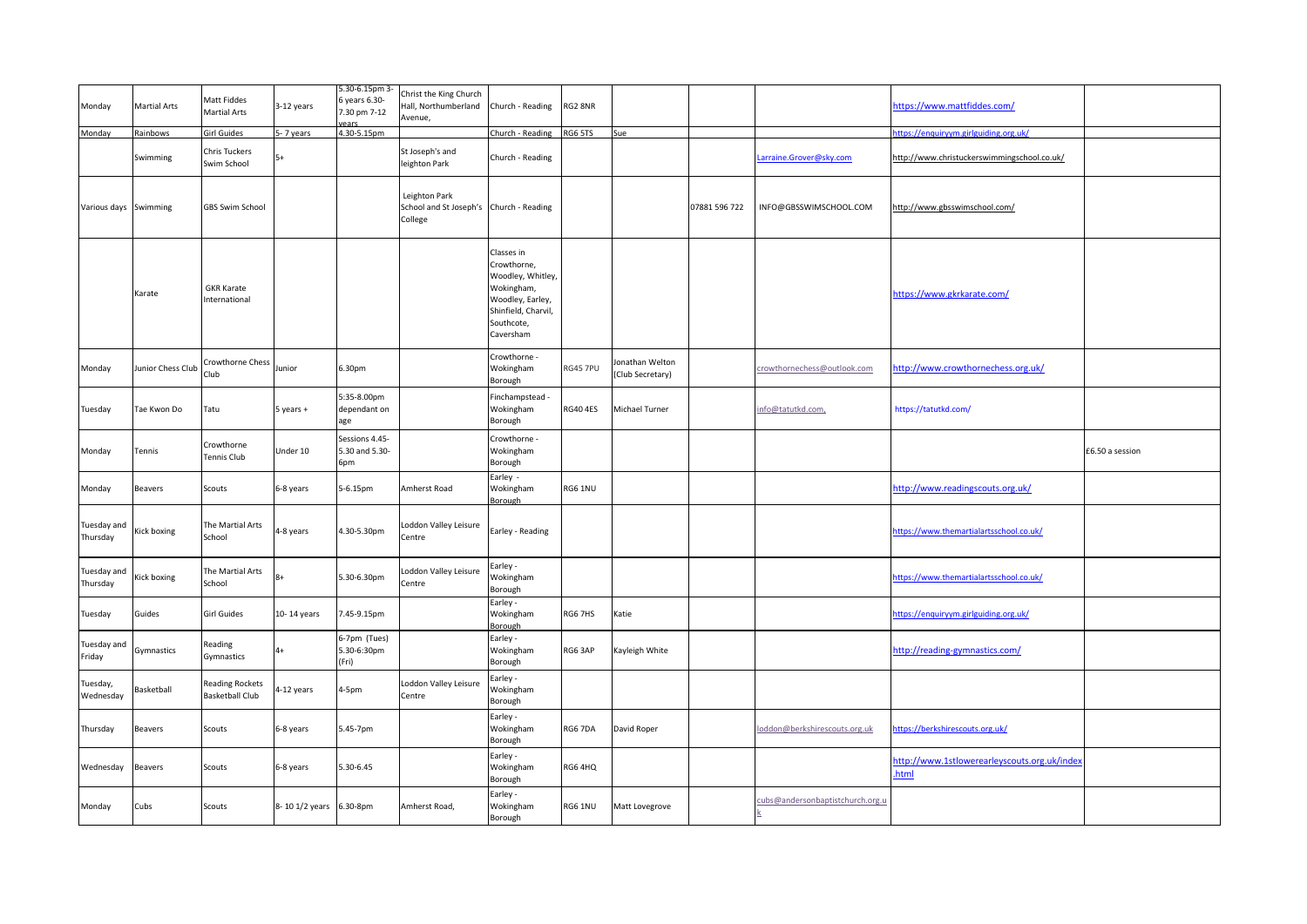| Monday                | <b>Dance Aerobics</b>                   | <b>Fitness Together</b>                              | $16+$                     | 6.30pm                                             | Radstock Community<br>Centre, Radstock Lan                  | Earley -<br>Wokingham<br>Borough        | RG6 3UZ         |                   |               | sedge.gooding@fitness-<br>ogether.co.uk       | https://www.fitness-together.co.uk/                                                     |                                                                                                                                            |
|-----------------------|-----------------------------------------|------------------------------------------------------|---------------------------|----------------------------------------------------|-------------------------------------------------------------|-----------------------------------------|-----------------|-------------------|---------------|-----------------------------------------------|-----------------------------------------------------------------------------------------|--------------------------------------------------------------------------------------------------------------------------------------------|
| Thursday              | Drama                                   | <b>Stage Ability</b>                                 | 5-16 years                | various classes<br>between 5-<br>8.30pm            |                                                             | Earley -<br>Wokingham<br>Borough        | RG6 5HZ         | Leanne and Claire |               | jackie@berkshire.stageability.co.uk           |                                                                                         |                                                                                                                                            |
| Monday                | <b>Football skills</b>                  | Tekkers                                              | 5-12 years                | 5.30 -6.30pm                                       |                                                             | Earley -<br>Wokingham<br>Borough        | RG6 7HS         | Lester Pyle       |               | info@tekkersfootball.co.uk                    | http://tekkersfootball.co.uk/                                                           |                                                                                                                                            |
| Friday                | Sea Scouts                              |                                                      | $10-14$ years             | 7-9pm                                              |                                                             | Earley -<br>Wokingham<br>Borough        | RG6 1EY         |                   |               |                                               | http://www.loddondistrict.org.uk/                                                       |                                                                                                                                            |
| Wednesday             | Silverdale Music<br><b>Fusion Group</b> |                                                      | Teenagers                 | $5:30pm -$<br>9.00pm                               |                                                             | Earley -<br>Wokingham<br>Borough        | RG6 7HS         |                   |               | townclerk@earley-tc.gov.uk                    | http://www.earley-tc.gov.uk/silverdale-music-<br>usion/                                 | The aim is to encourage<br>participation at any level of ability.<br>There are leaders on hand to give<br>dvice and some basic tuition but |
| Various days Swimming |                                         | Places for People<br>Loddon Valley<br>Leisure Centre | 5 years +                 | various times,<br>Mon-Fri                          |                                                             | Earley -<br>Wokingham<br>Borough        | RG6 4GD         | Lesley Hersey     |               |                                               | http://www.1life.co.uk/wokingham-borough-<br>council/loddon-valley-leisure/swim-school/ |                                                                                                                                            |
| Mon/Thurs             | Tae Kwon Do                             | Reading Tae Kwon<br>Do                               | years +                   | 5:30pm (Mon)<br>5:00/5:30pm<br>Thurs)<br>nendant o | Radstock Primary<br>School                                  | Earley -<br>Wokingham<br>Borough        | RG6 3AP         | Paul Cain         | 07766 125735  |                                               | reading-tkd.com                                                                         |                                                                                                                                            |
| Tuesday               | Yoga                                    | With Julie for Yoga 16+                              |                           | 6-7.05pm                                           | <b>Radstock Community</b><br>Centre, Radstock Lane          | Earley -<br>Wokingham<br>Borough        | RG6 5UL         |                   |               |                                               | https://withjulieforyoga.com/group-classes/                                             |                                                                                                                                            |
|                       | Cricket                                 | Finchampstead<br>cricket club                        |                           |                                                    | <b>Finchampstead Cricket</b><br>grounds                     | Finchampstead -<br>Wokingham<br>Borough | <b>RG40 4JU</b> |                   |               |                                               | https://www.finchampsteadcc.co.uk/                                                      |                                                                                                                                            |
| Tuesday               | Cubs                                    | Scouts                                               | 8-10 1/2 years            | 18:45-20:15pm                                      | California Country Park                                     | Finchampstead<br>Wokingham<br>Borough   | <b>RG40 4HU</b> |                   |               |                                               | https://1finch.org.uk/                                                                  |                                                                                                                                            |
| Thursdays             | Football                                | The Kickz Project                                    |                           | 6-7.30pm                                           | <b>Finchampstead Baptist</b><br>Church                      | Finchampstead -<br>Wokingham<br>Borough |                 |                   |               | amie@finchampstead.com                        |                                                                                         | The Kickz project is an hour and a<br>half of football delivered by Reading<br>FC Community Trust                                          |
| Wednesday             | Just play sports                        | lust play sports                                     | 3-8 years                 | 5-5.45pm                                           | <b>Finchampstead Baptist</b><br>Church, Forse Ride<br>North | Finchampstead -<br>Wokingham<br>Borough | <b>RG40 4ES</b> | Jake              | 07786 074344. | nfo@justplaysports.co.uk                      | www.justplaysports.co.uk                                                                | just play sports are offering a multi<br>sports club open to all children from<br>Year R, 1 & 2                                            |
| Mondays               | Tennis                                  | Finchampstead<br><b>Baptist Church</b>               | Years 2-6                 | 4-5pm                                              | <b>Finchampstead Baptis</b><br>Church                       | Finchampstead -<br>Wokingham<br>Borough |                 |                   |               | amie@finchampstead.com                        |                                                                                         | £3 per session                                                                                                                             |
| Fridays               | Dance                                   | 1 - 2 Step Dance<br>Academy                          |                           | Sessions<br>between 3.30-<br>7pm                   | inchamstead Baptist<br>Church                               | Finchampstead -<br>Wokingham<br>Borough |                 |                   |               | netwostepdanceacademy@hotmail<br><u>:o.uk</u> | https://www.12stepdanceacademy.co.uk/                                                   |                                                                                                                                            |
| Tuesday               | Beavers                                 | Scouts                                               | 6-8 years                 | $5.15 - 6.30$ pm                                   |                                                             | Hurst -<br>Wokingham<br>Borough         | RG10 ODR        | Barabara Loring   |               | Beavers@hurstscouts.org.uk                    | http://www.hurstscouts.org.uk/index.php                                                 |                                                                                                                                            |
|                       | Cricket                                 | Hurst Cricket Club                                   |                           |                                                    | Hurst Lodge                                                 | Hurst -<br>Wokingham<br>Borough         | <b>RG10 OSB</b> |                   |               |                                               | https://hurst.play-cricket.com/                                                         |                                                                                                                                            |
| Wednesday             | Cubs                                    | Scouts                                               | 8-101/2 years 6.30 - 8pm  |                                                    |                                                             | Hurst -<br>Wokingham<br>Borough         | RG10 ODR        | Ann Marie         |               | Cubs@hurstscouts.org.uk                       | http://www.hurstscouts.org.uk/index.php                                                 |                                                                                                                                            |
| Thursday              | Scouts                                  | Scouts                                               | 10 % to 14 years 7.15-9pm |                                                    |                                                             | Hurst -<br>Wokingham<br>Borough         | RG10 ODR        | Andy Loring       |               |                                               | http://www.hurstscouts.org.uk/                                                          |                                                                                                                                            |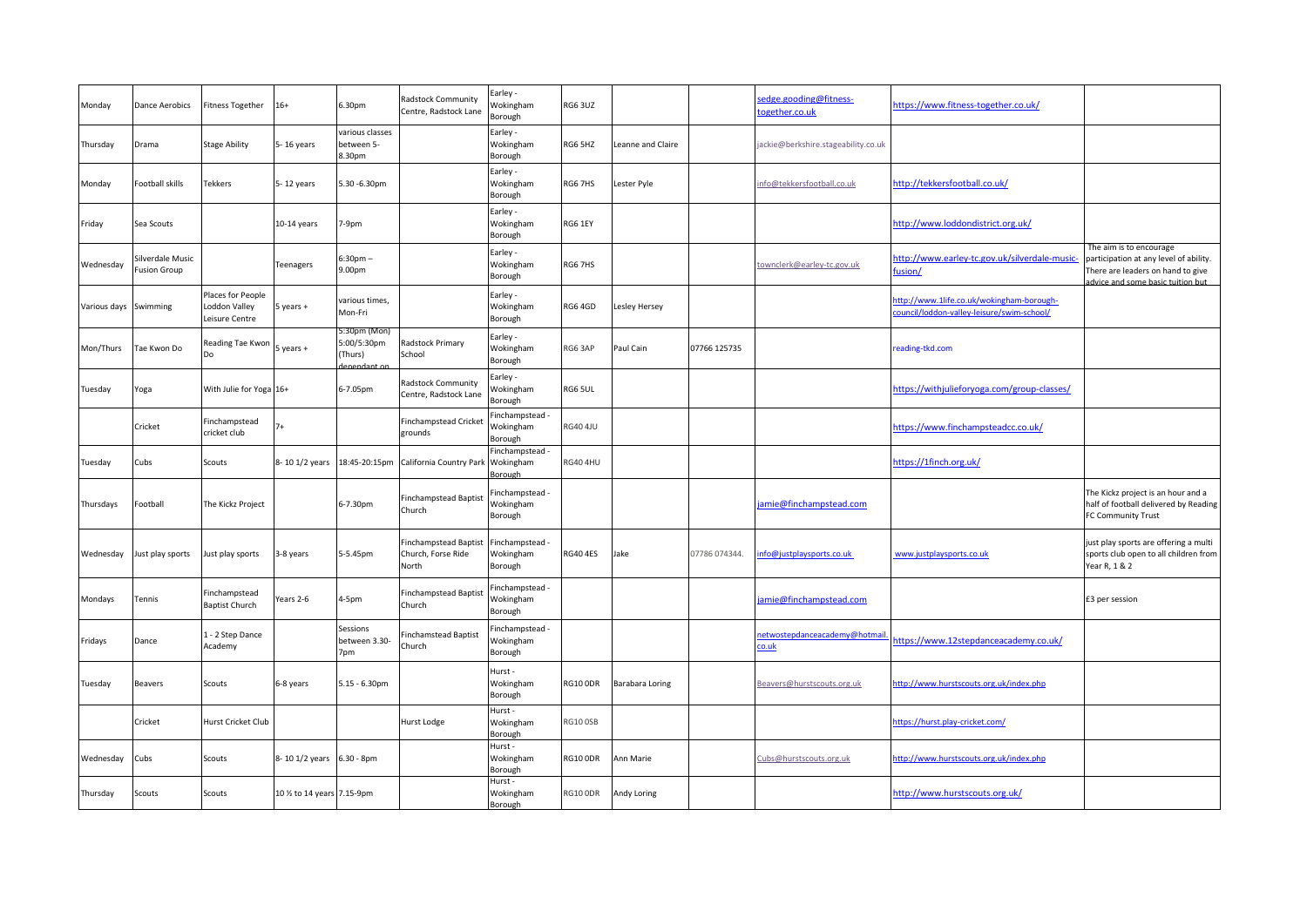| Thursday                 | Warhammer<br>Society | Warhammer<br>Society               | $16+$                        | Starts 7pm                                   | 35-39 London Street                              | <atesgrove -<br=""><b>Reading Borough</b></atesgrove> | <b>RG1 4PS</b>  |               |               | https://nrwc.org.uk/contact   | https://nrwc.org.uk/                                                                     |                                                                                          |
|--------------------------|----------------------|------------------------------------|------------------------------|----------------------------------------------|--------------------------------------------------|-------------------------------------------------------|-----------------|---------------|---------------|-------------------------------|------------------------------------------------------------------------------------------|------------------------------------------------------------------------------------------|
| Friday                   | Athletics            | Reading atletics<br>club           | School years 6-9 5.15-6.15pm |                                              | Palmer Park                                      | Park - Reading                                        | RG6 1LF         |               |               |                               | https://www.readingac.com/sessions                                                       |                                                                                          |
| Mon and<br>Thurs         | Cycling              | Palmer Park<br>Leisure Centre      |                              | 4.30-5.30pm                                  | Palmer Park Leisure<br>Centre                    | Park - Reading<br>Borough                             | RG6 1LF         |               | 01189375080   |                               | http://www.readingleisure.co.uk/search/session/41                                        | Weekly bike session inside the<br>stadium. Work towards your<br>bikability level 1 and 2 |
| Wednesday                | Scouts               | Scouts                             | 10 % to 14 years 7-9pm       |                                              |                                                  | Park - Reading<br>Borough                             | RG6 1NU         |               |               |                               | http://readingscouts.org.uk/                                                             |                                                                                          |
| Tuesdays                 | Rock choir           | Rock choir                         | $14+$                        | 8-9.30pm                                     | <b>Emmer Green Primary</b><br>School, Grove Road | Peppard - Reading<br>Borough                          | <b>RG48LN</b>   |               |               | OFFICE@ROCKCHOIR.COM          | https://rockchoir.com/                                                                   | £100 per term, 10 week term                                                              |
| Monday                   | Beavers              | Scouts                             | 6-8 years                    | $5.45 - 7.00$                                | Hyde End Road                                    | Shinfield -<br>Wokingham<br>Borough                   |                 | Rachel Morgan |               |                               | http://1stshinfield.scoutsites.org.uk/                                                   |                                                                                          |
|                          | Cricket              | Shinfield Cricket<br>Club          |                              |                                              |                                                  | Shinfield -<br>Wokingham<br>Borough                   | RG2 9EN         |               |               |                               | https://www.shinfieldcc.co.uk/                                                           |                                                                                          |
| Mon-Thurs                | Swimming             | Ducklings to<br>Dolphins           | Beginners to<br>advance      | 4.30-7pm (30<br>minutes<br>lessons)          |                                                  | Shinfield -<br>Wokingham<br>Borough                   | RG2 9BL         |               |               |                               | ducklingstodolphins@hotmail.co.uk http://www.ducklingstodolphins.co.uk/                  |                                                                                          |
| Wednesday                | Tae Kwon Do          | Reading Tae Kwon                   | years +                      | 5.30-7pm<br>dependant on<br>age              | Shinfield St. Marys C of<br>School               | Shinfield -<br>Wokingham<br>Borough                   | RG2 9EJ         | Paul Cain     | 07766 125735  |                               | reading-tkd.com                                                                          |                                                                                          |
| Wednesday                | Youth Club           |                                    | 10 - 16 years                | 7-9pm                                        | Pavilion, Recreation<br>Ground                   | Shinfield -<br>Wokingham<br>Borough                   | RG7 1DY         |               | 07533 610309  | swyouth@live.co.uk            | https://directory.wokingham.gov.uk/kb5/wok<br>ngham/directory/service.page?id=iICZkgOPGn | £1 per session                                                                           |
|                          | Cricket              | <b>Reading Cricket</b><br>Club     |                              |                                              | Sonning Lane                                     | Sonning -<br>Wokingham<br>Borough                     | RG4 6ST         |               |               |                               | https://www.readingcricketclub.com/                                                      |                                                                                          |
| Monday                   | Fencing              | <b>Reading Fencing</b><br>Club     | 9-18 years                   | 6:30pm                                       | <b>Reading Blue Coat</b><br>School               | Sonning,<br>Wokingham<br>Borough                      | RG4 6SU         |               | 0800 193 0395 |                               | http://www.readingfencingclub.net/                                                       |                                                                                          |
| Mon and<br>Thurs         | Kickboxing           | <b>ARO Fitness</b><br>Kickboxing   | 6-12 years                   | 6-7pm                                        | Manor Primary School                             | Southcote -<br><b>Reading Borough</b>                 | RG30 3LJ        |               |               | info@arofitnesskickboxing.com | https://www.arofitnesskickboxing.com/                                                    |                                                                                          |
|                          | Drama                | Berzerk<br>Productions             | $6+$                         | Various times                                |                                                  | Spencers wood<br>Wokingham<br>Borough                 |                 |               | 0118 983 6072 | natt@berzerkproductions.com   |                                                                                          |                                                                                          |
| Tuesday                  | Scouts               | Scouts                             | 10 % to 14 years 7-8.30pm    |                                              |                                                  | Swallowfield -<br>Wokingham<br>Borough                | <b>RG7 1QX</b>  | Angela        |               |                               | https://www.scouts.org.uk/groups/10015265?<br>oc=swallowfield&section=Scout&slug=        |                                                                                          |
| Tuesday and<br>Wednesday | <b>Martial Arts</b>  | Matt Fiddes<br><b>Martial Arts</b> | 3-12 years                   | 5:30-6:15pm 3-<br>6 years 6:30-<br>7:30pm 7+ | Denefield School                                 | Tilehurst - Reading<br>Borough                        | <b>RG31 6XY</b> |               |               | office@mattfiddes.com         | https://www.mattfiddes.com/                                                              |                                                                                          |
|                          | Drama                | Berzerk<br>Productions             | $6+$                         | Various times                                |                                                  | <b>Tilehurst - Reading</b><br>Borough                 |                 |               | 0118 983 6072 | natt@berzerkproductions.com   |                                                                                          |                                                                                          |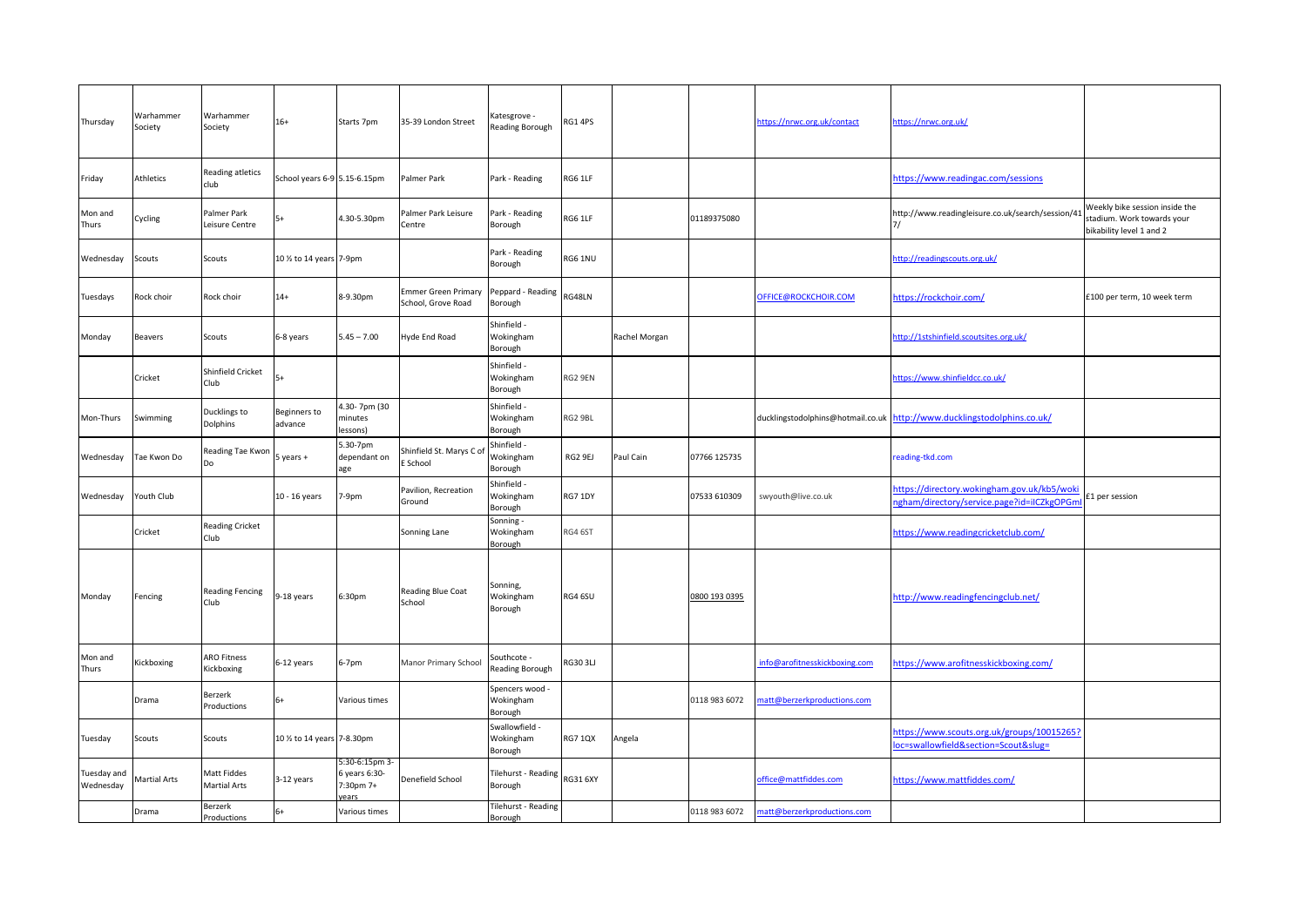| Monday                              | Badminton                                              | Meadway Sports<br>Centre                        | under 16                                             | 5-6pm                         | Meadway Sports<br>Centre, Conway Close | Tilehurst - Reading RG30 4BZ<br>Borough |                 |                             | 01189 375060  |                                   | https://www.better.org.uk/leisure-<br>centre/reading/meadway/badminton-<br>meadway |                                                                                                                                                                                                                                       |
|-------------------------------------|--------------------------------------------------------|-------------------------------------------------|------------------------------------------------------|-------------------------------|----------------------------------------|-----------------------------------------|-----------------|-----------------------------|---------------|-----------------------------------|------------------------------------------------------------------------------------|---------------------------------------------------------------------------------------------------------------------------------------------------------------------------------------------------------------------------------------|
| Tuesdays                            | Rock choir                                             | Rock choir                                      | $14+$                                                | 7.55-9.25pm                   | The Avenue School                      | Tilehurst - Reading<br>Borough          | <b>RG304BZ</b>  |                             |               | OFFICE@ROCKCHOIR.COM              | https://rockchoir.com/                                                             | £100 per term                                                                                                                                                                                                                         |
| Monday                              | Trampolining                                           | Meadway Sports<br>Centre                        | under 16                                             | $6-7(5-8)$ 7-8<br>$(8+)$      | Meadway Sports<br>Centre, Conway Close | <b>Tilehurst-Reading</b><br>Borough     | RG30 4BZ        | Louise Hackmam              | 01189 375060  |                                   |                                                                                    |                                                                                                                                                                                                                                       |
| Tuesday,<br>Wednesday<br>and Friday | Tennis                                                 | <b>Twyford Tennis</b><br>Club                   | $5+$                                                 |                               |                                        | Twyford -<br>Wokingham<br>Borough       |                 |                             |               | info@twyfordtennisclub.com        | https://clubspark.lta.org.uk/twyfordtennisclub                                     |                                                                                                                                                                                                                                       |
| Monday                              | Youth Club                                             |                                                 | 7-8 school years 6:30-8:30pm                         |                               | Twyford community<br>centre            | Twyford -<br>Wokingham<br>Borough       | <b>RG10 9JA</b> |                             | 0118 934 0891 | wyfordyouth@gmail.com             | http://www.tdyc.co.uk/youth-club                                                   | £1.5 per session                                                                                                                                                                                                                      |
| Wednesdays Youth Club               |                                                        |                                                 | 9-11 school<br>years                                 | 7:15-9:15pm                   | wyford community<br>entre              | Twyford -<br>Wokingham<br>Borough       | <b>RG10 9JA</b> |                             | 0118 934 0891 | wyfordyouth@gmail.com             | http://www.tdyc.co.uk/youth-club                                                   | £1.5 per session                                                                                                                                                                                                                      |
| Friday                              | Guides                                                 | <b>Girl Guides</b>                              | 10-14 years                                          | 7-9pm                         |                                        | Wargrave -<br><b>Bracknell Forest</b>   | <b>RG10 8BG</b> | <b>Tamsin Phipps</b>        |               |                                   | https://enquiryym.girlguiding.org.uk/                                              |                                                                                                                                                                                                                                       |
| Tuesdays and<br>Thursdays           | Boxing                                                 | <b>Whitley Amateur</b><br><b>Boxing Club</b>    | $R+$                                                 | $6-7(8-12)$ 7-<br>$8.30(13+)$ | 25 - 27 Callington<br>Road, Reading    | Whitley - Reading<br>Borough            | RG2 HQH         | nathan@whitleyabc<br>.co.uk |               |                                   | https://www.whitleyabc.co.uk/                                                      |                                                                                                                                                                                                                                       |
| Mon-Friday                          | Gymnastics                                             | Gymfinity                                       | Various age<br>groups including Various<br>teenagers |                               | Gillette Way, Reading                  | Whitley - Reading<br>Borough            | RG2 OLG         |                             | 0118 2074590  |                                   | https://www.gymfinitykids.com/locations/rea<br>ing/                                | Various sessions of Gymnastics in a<br>new and well equipped venue, no<br>experience required. Ninja<br>ymnasitcs classes are also available<br>a class that combines a mix of<br>martial arts, freestyle movement<br>and gymnastics. |
| Thursdays                           | Young firefighters                                     | Royal Berkshire<br><b>Fire Rescue</b><br>ervice | 12-16 years                                          | 7-9pm                         | Whitley Wood Fire<br>Station           | Whitley - Reading<br>Borough            |                 |                             |               | whitleywoodfirecadets@rbfrs.co.uk | https://www.rbfrs.co.uk/your-safety/children-<br>and-young-people/fire-cadets/     |                                                                                                                                                                                                                                       |
| <b>Tuesday</b> and<br>Thursdays     | Ballroom, Latin<br>American and<br><b>Street Dance</b> | The dance Zone                                  | $5+$                                                 | Various times                 | Winnersh Community<br>Centre           | Winnersh -<br>Wokingham<br>Borough      |                 |                             | 07789 175439  |                                   | http://www.thedancezone.co.uk/                                                     | Freestyle, ballroom and latin<br>american dance for all abilities                                                                                                                                                                     |
| Thursday                            | <b>Beavers</b>                                         | Scouts                                          | 6-8 years                                            | 5.45pm-7pm                    |                                        | Winnersh -<br>Wokingham<br>Borough      | <b>RG10 0SU</b> | Hester Grafham              |               |                                   | http://1stwinnersh.org.uk/                                                         |                                                                                                                                                                                                                                       |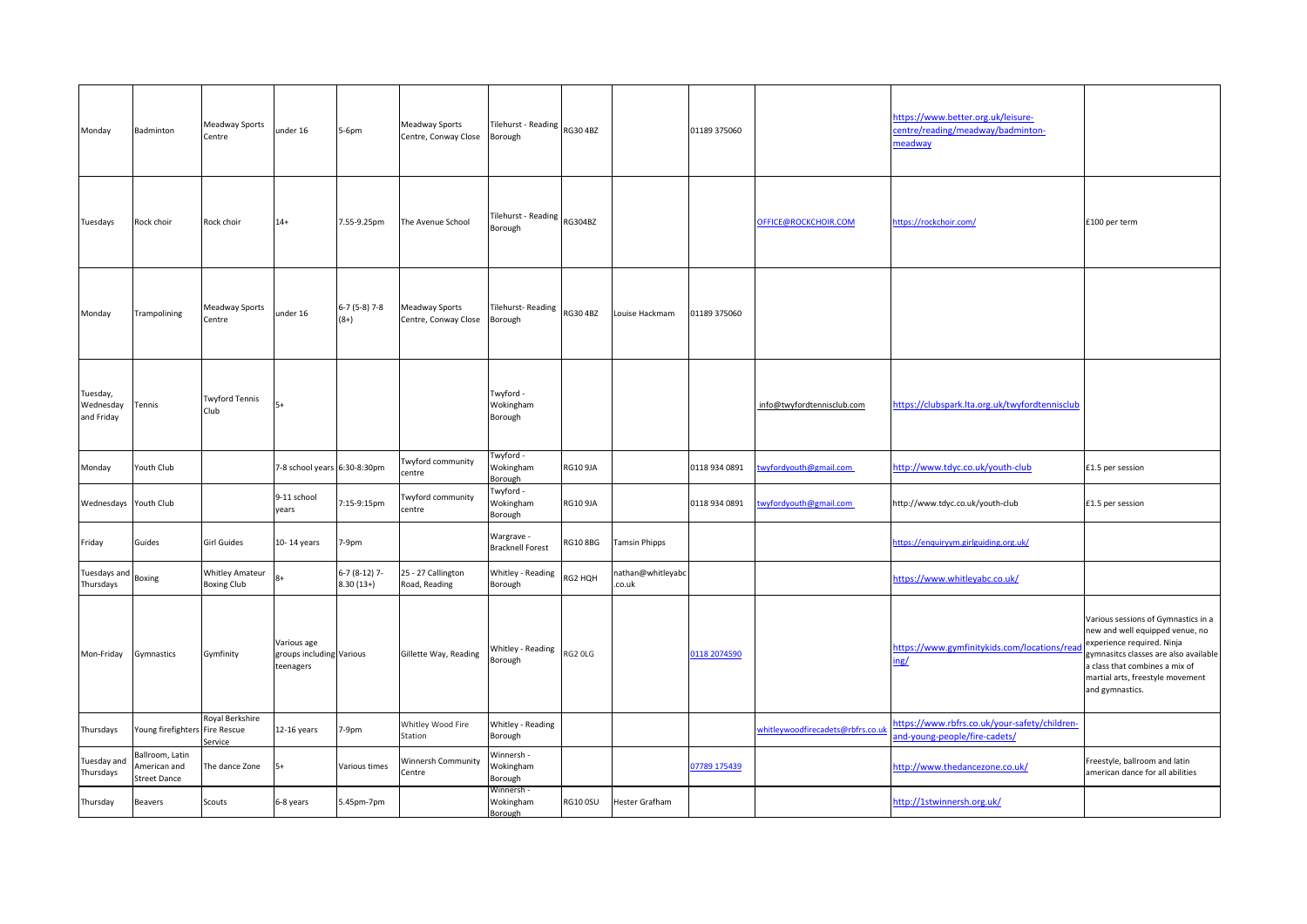| Tuesday                  | Cubs                                                   | Scouts                                                             | 8-10 1/2 years                | 5.45pm-7pm                               | Winnersh 1st Beavers                                       | Winnersh -<br>Wokingham<br>Borough         | <b>RG10 0SU</b> | Hester Grafham |               |                                            | http://1stwinnersh.org.uk/                            |                                                                                                                                                                                             |
|--------------------------|--------------------------------------------------------|--------------------------------------------------------------------|-------------------------------|------------------------------------------|------------------------------------------------------------|--------------------------------------------|-----------------|----------------|---------------|--------------------------------------------|-------------------------------------------------------|---------------------------------------------------------------------------------------------------------------------------------------------------------------------------------------------|
| Monday                   | Rainbows                                               | <b>Girl Guides</b>                                                 | 5-7 years                     | 4:45-6:00pm                              |                                                            | Winnersh -<br>Wokingham<br>Borough         | <b>RG41 5NA</b> | Kerrie         |               | 1stwinnershrainbowswokingham@g<br>nail.com | https://enquiryym.girlguiding.org.uk/                 | Through fun, friendship, challenge<br>and adventure we empower girls to<br>find their voice                                                                                                 |
| Thursday                 | Scouts                                                 | Scouts                                                             | 10 1/2 to 14 years 7.30pm-9pm |                                          |                                                            | Winnersh -<br>Wokingham<br>Borough         | RG5 4TD         | Andrew Grafham |               |                                            | http://1stwinnersh.org.uk/                            |                                                                                                                                                                                             |
| Tuesday and<br>Thursdays | Ballroom, Latin<br>American and<br><b>Street Dance</b> | The dance Zone                                                     | 5+                            | Various times                            | St Paul's parish church<br>ooms in Wokingham               | Wokingham -<br><b>Nokingham</b><br>Borough |                 |                | 07789 175439  |                                            | http://www.thedancezone.co.uk/                        | Freestyle, ballroom and latin<br>american dance for all abilities                                                                                                                           |
| Tuesday                  | <b>Beavers</b>                                         | Scouts                                                             | 6-8 years                     | 5.30pm - 7pm                             |                                                            | Wokingham -<br>Wokingham<br>Borough        | RG41 3HW        | Sue            |               |                                            | https://www.wokinghamscouts.org.uk/                   |                                                                                                                                                                                             |
| Thursday                 | <b>Beavers</b>                                         | Scouts                                                             | 6-8 years                     | 6-7pm                                    |                                                            | Wokingham<br>Wokingham<br>Borough          | <b>RG40 1TA</b> |                |               |                                            | http://wokinghamscouts.org.uk/                        |                                                                                                                                                                                             |
| Monday to<br>Friday      | Boxfit                                                 | The Fox Den                                                        | $7 - 11$ years                | 5-5:45pm                                 |                                                            | Wokingham -<br>Wokingham<br>Borough        | <b>RG41 1HD</b> | Pete Wright    | 7702559810    | bete@foxdengym.co.uk                       | https://foxdengym.co.uk/teen-classes/                 | Thump Fit is a safe way to box,<br>members will never spar with<br>anyone else but are taught how to<br>punch safely and how to pad safely.                                                 |
| Tuesday and<br>Thursday  | Canoe and Kayak                                        | <b>Waterside Centre</b><br>After School<br>Canoe and Kayak<br>Club | 8-14 years                    | 4.30-5.30pm                              | Wokingham Waterside<br>Centre, Thames Valley<br>Park Drive | Wokingham -<br>Wokingham<br>Borough        | RG6 1PQ         |                | 07932 760 607 | ffice@wokinghamwatersidecentre<br>:om      | https://wokinghamwatersidecentre.com/                 | Beginners, intermidiate and<br>advance classes. these sessions will<br>develop paddlesport skills,<br>predominantly in kayaking and<br>canoeing but also paddleboarding<br>and other craft. |
|                          | Cricket                                                | Emmbrook and<br><b>Bearwood Cricket</b><br>Club                    |                               |                                          | Emmbrook Sports Club                                       | Wokingham -<br>Wokingham<br>3orough        | <b>RG41 1JB</b> |                |               |                                            | nttps://eandbcc.play-cricket.com/home                 |                                                                                                                                                                                             |
| Thursday                 | Cubs                                                   | Scouts                                                             | 8-10 1/2 years                | 7-8.30pm                                 |                                                            | Wokingham -<br>Wokingham                   | <b>RG41 1QN</b> | Karen Turpin   |               |                                            | http://wokinghamscouts.org.uk/                        |                                                                                                                                                                                             |
| Tuesday                  | Drama                                                  | <b>Stage Ability</b>                                               | 5-16 years                    | various classes<br>between 5-<br>8.30pm  |                                                            | Wokingham -<br>Wokingham<br>Borough        | <b>RG41 1EG</b> |                |               | jackie@berkshire.stageability.co.uk        |                                                       |                                                                                                                                                                                             |
| Various days Drama       |                                                        | Wokingham<br>Theatre                                               | 8-18 years                    | 5.30-7.30                                | Wokingham Theatre,<br><b>Twyford Road</b>                  | Wokingham ·<br>Wokingham<br>Borough        | <b>RG40 5TU</b> |                |               | wyt@wokinghamtheatre.org.uk                | https://www.wokinghamtheatre.org.uk/youth-<br>heatre/ |                                                                                                                                                                                             |
| Various days Gymnastics  |                                                        | The Gymnast<br>Academy                                             | 4-12 years                    |                                          | Ryeish Green Sports<br>Hub                                 | Wokingham -<br>Wokingham<br>Borough        | RG7 1EP         |                |               | Admin@thegymnastacademy.co<br>uk           | https://www.thegymnastacademy.co.uk/                  |                                                                                                                                                                                             |
| Mon-Friday               | Gymnastics                                             | <sup>2</sup> inewood<br><b>Gymnastics Club</b>                     | various ages                  | various days                             |                                                            | Wokingham -<br>Wokingham<br>Borough        | <b>RG40 3AQ</b> |                |               | enquiries@pinewoodgymnastics.co<br>ık.     | http://www.pinewoodgymnastics.co.uk/                  |                                                                                                                                                                                             |
| Friday                   | Judo Beginners                                         | Pinewood Judo<br>Club                                              | $5+$                          | 5.30-6:15pm<br>under 7's 6:15-<br>7:00pm | Old Wokingham Road                                         | Wokingham -<br>Wokingham<br>Borough        | <b>RG40 3AQ</b> |                |               | contact@pinewoodjudo.com                   | http://www.pinewoodjudo.com/                          |                                                                                                                                                                                             |
| Tuesday and<br>Thursdays | Karate                                                 | <b>Twyford Karate</b><br>Academy                                   | 6-11 years                    | 5.45-6.45pm                              | Wyford Youth &<br>Community Centre, 3<br>Loddon Hall Rd,   | Wokingham -<br>Wokingham<br>Borough        | <b>RG10 9JA</b> |                |               | info@twyfordkarate.club                    | https://twyfordkarate.club/                           |                                                                                                                                                                                             |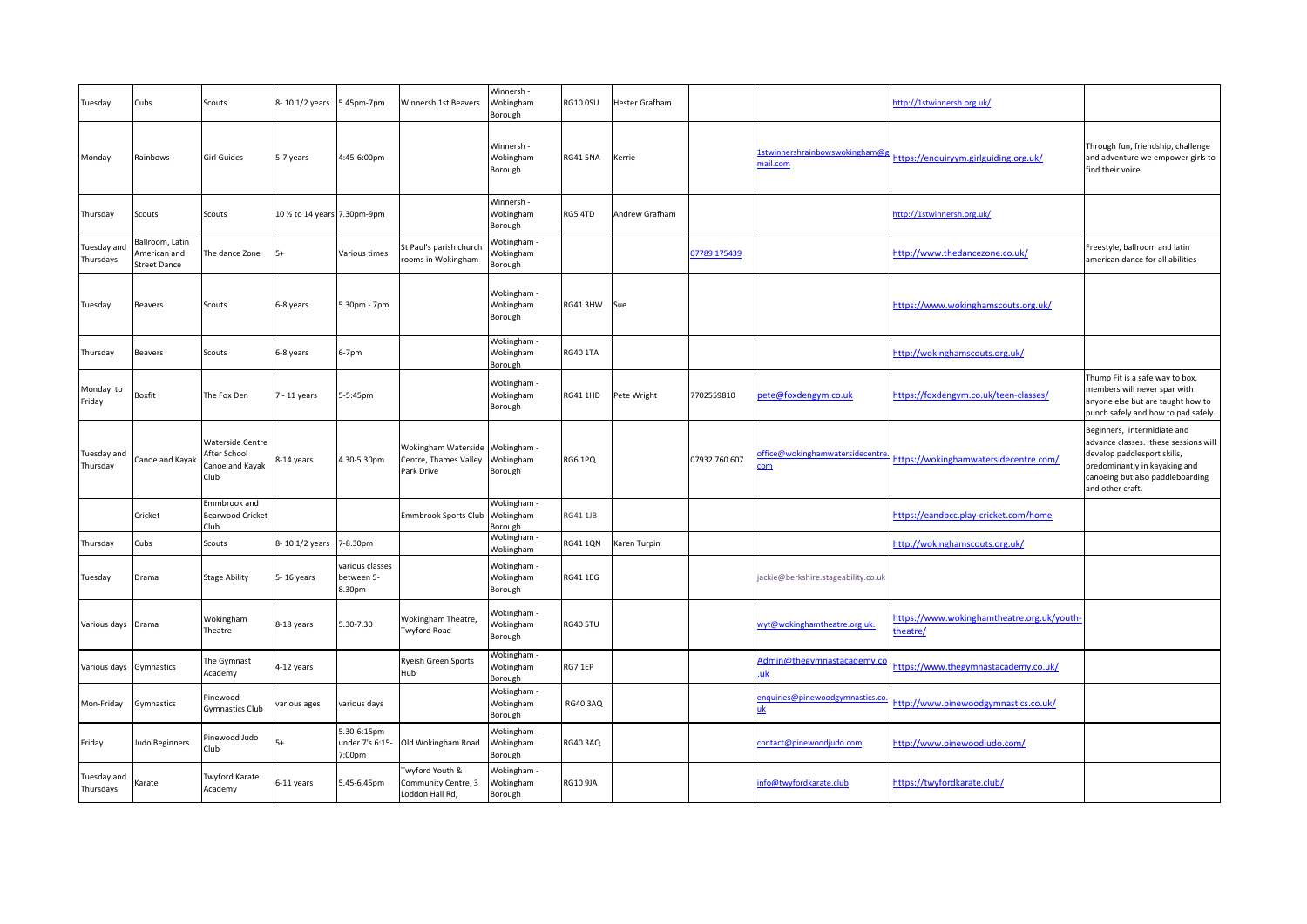| Monday    | Kung Fu                   | The Martial Arts<br>School                                | $5+$                         | 5-6pm         | Saint Crispins Leisure<br>Centre               | Wokingham -<br>Wokingham<br>Borough        |                 |             |              |                                 | https://www.themartialartsschool.co.uk/                                                                     |                                                                                                                                                |
|-----------|---------------------------|-----------------------------------------------------------|------------------------------|---------------|------------------------------------------------|--------------------------------------------|-----------------|-------------|--------------|---------------------------------|-------------------------------------------------------------------------------------------------------------|------------------------------------------------------------------------------------------------------------------------------------------------|
| Friday    | Lego Club                 | <b>Brickies</b>                                           | 5-11 years                   | 4pm           | Holme Grange                                   | Wokingham -<br>Wokingham<br>Borough        | <b>RG40 3AW</b> |             | 01183 271820 | info@brickies.club              | https://brickies.club/                                                                                      | The Brickies LEGO Play Centre<br>provides budding builders with a<br>truly unique and immersive<br>wnerience that is designed to               |
| Tuesday   | Rainbows                  | <b>Girl Guides</b>                                        | 5-7 years                    | 5.15-6.30pm   |                                                | Wokingham -<br>Wokingham<br>Borough        | RG41 1EH        | Sandra      |              |                                 | https://enguiryym.girlguiding.org.uk/                                                                       |                                                                                                                                                |
| Mondays   | Rock choir                | Rock choir                                                | $14+$                        | 7.30-9pm      | Holme Grange School,<br><b>Heathlands Road</b> | Wokingham -<br>Wokingham<br>Borough        | RG403AL         |             |              | OFFICE@ROCKCHOIR.COM            | https://rockchoir.com/                                                                                      | £100 per term                                                                                                                                  |
| Mon-Fri   | <b>Swimming</b>           | Places for People<br>Carnival Pool<br><b>CLOSED UNTIL</b> | <b>Various age</b><br>groups | Various times |                                                | Wokingham -<br>Wokingham<br><b>Borough</b> | <b>RG40 2AF</b> | Pat Denston | 01189 770007 |                                 | http://www.1life.co.uk/wokingham-borough-<br>council/carnival-pool-fitness-centre/swim-<br>school/          |                                                                                                                                                |
| Wednesday | Yoga                      | Sarvanga yoga                                             | 4-8 years                    | 4.20-5.05pm   | Holme Grange,<br>Wokingham                     | Wokingham -<br>Wokingham<br>Borough        | RG40 3AW        |             |              | rebecca@sarvanga.co.uk          | https://www.sarvanga.co.uk/childrensyoga                                                                    | £40 for 6 weeks                                                                                                                                |
| Wednesday | Yoga                      | Sarvanga yoga                                             | 9-12 years                   | 5.10-5.55pm   | Holme Grange,<br>Wokingham                     | Wokingham -<br>Wokingham<br>Borough        | <b>RG40 3AW</b> |             |              | rebecca@sarvanga.co.uk          | https://www.sarvanga.co.uk/childrensyoga                                                                    | £40 for 6 weeks                                                                                                                                |
| Tuesday   | Yoga                      | Sarvanga yoga                                             | $13+$                        | $5-6$ pm      | Holme Grange,<br>Wokingham                     | Wokingham -<br>Wokingham<br>Borough        | <b>RG40 3AW</b> |             |              | ebecca@sarvanga.co.uk           | https://www.sarvanga.co.uk/childrensyoga                                                                    | £40 for 6 weeks                                                                                                                                |
| Thursday  | Yoga                      | Sarvanga yoga                                             | 4-8 years                    | 4.30pm        | Holme Grange,<br>Wokingham                     | Wokingham -<br>Wokingham<br>Borough        | RG40 3AW        |             |              | rebecca@sarvanga.co.uk          | https://www.sarvanga.co.uk/childrensyoga                                                                    | £40 for 6 weeks                                                                                                                                |
|           | Dance                     | Allied school of<br>dance                                 |                              |               |                                                | Wokingham<br>Borough                       |                 |             |              | nquiries@livetodance.co.uk      | https://www.livetodance.co.uk/                                                                              |                                                                                                                                                |
|           | <b>Table Tennis Club</b>  | Kingfisher Table<br>Tennis Club                           | -11 years                    |               |                                                | Woodley -<br>Wokingham<br>Borough          |                 |             |              | ttkidz@tabletennisengland.co.uk | https://www.ttkidz.co.uk/venue/kingsfisher-<br>table-tennis-club/                                           |                                                                                                                                                |
| Wednesday | Badminton                 | <b>Woodford Park</b><br>Leisure Centre                    | 5-15 years                   | 1-5.00pm      |                                                | Woodley -<br>Wokingham<br>Borough          | RG5 4LY         |             |              |                                 | http://www.woodley.gov.uk/parks-<br>facilities/woodford-park-leisure-<br>centre/badminton-wp-leisure-centre | The sessions aim to help introduce<br>and develop the basic skills of<br>badminton in a fun and friendly<br>atmosphere, all abilities welcome. |
| Friday    | Badminton (No<br>Strings) | <b>Woodford Park</b><br>Leisure Centre                    | $14+$                        | 7:30-9pm      |                                                | Woodley -<br>Wokingham<br>Borough          | RG5 4LY         |             | 0118 9216969 |                                 | http://www.woodley.gov.uk/parks-<br>facilities/woodford-park-leisure-centre/badmintor<br>vp-leisure-centre  | Pay as you go badminton club for<br>teenagers and adults, all abilities<br>welcome.                                                            |
| Monday    | Badminton (No<br>Strings) | <b>Woodford Park</b><br>Leisure Centre                    | $14+$                        | 8:30-10pm     |                                                | Woodley -<br>Wokingham<br>Borough          | RG5 4LY         |             |              |                                 | http://www.woodley.gov.uk/parks-<br>facilities/woodford-park-leisure-centre/badmintor<br>wp-leisure-centre  | Pay as you go badminton club for<br>teenagers and adults, all abilities<br>welcome.                                                            |
| Tuesday   | Ballet and tap            | M's dance and<br>drama Ballet class                       | 5-6 years                    | 3.50-4.30pm   | <b>Woodley Airfield</b>                        | Woodley -<br>Wokingham<br>Borough          | RG5 4UX         |             |              |                                 | https://www.mosdanceanddrama.co.uk/                                                                         |                                                                                                                                                |
| Friday    | <b>Beavers</b>            | Scouts                                                    | 6-8 years                    | 6-7.15pm      |                                                | Woodley -<br>Wokingham<br>Borough          | <b>RG5 3QJ</b>  | Linda Evans |              | beavers@1stwoodley.co.uk        |                                                                                                             |                                                                                                                                                |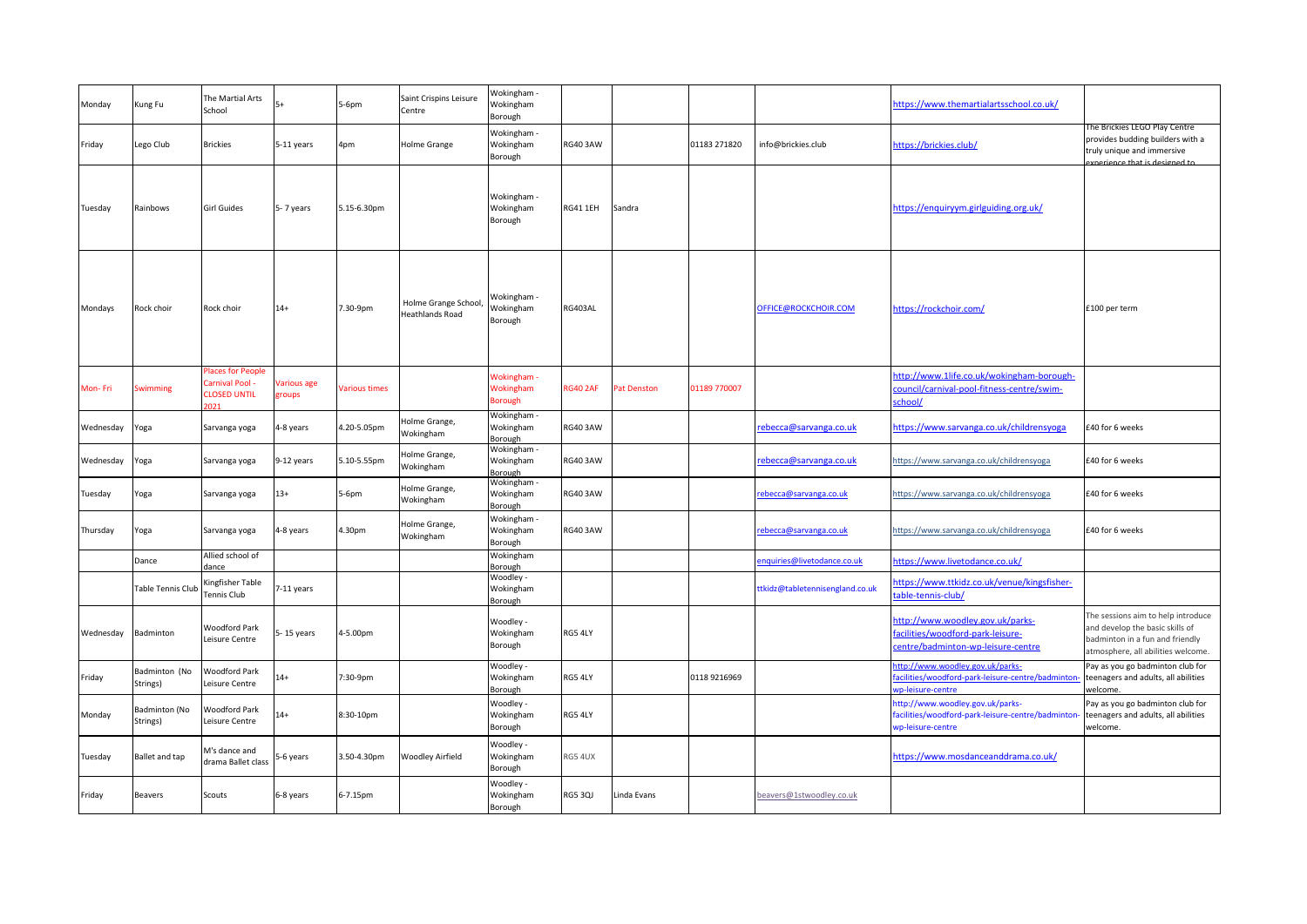|                                                |                                                                                                                                                                                                                                                                                                                                                  |                                        |                              | 6-6.45pm Mon                                                      |                                           |                                   |                |                 |               |                                         |                                                                                                        |                                                                                                                                             |
|------------------------------------------------|--------------------------------------------------------------------------------------------------------------------------------------------------------------------------------------------------------------------------------------------------------------------------------------------------------------------------------------------------|----------------------------------------|------------------------------|-------------------------------------------------------------------|-------------------------------------------|-----------------------------------|----------------|-----------------|---------------|-----------------------------------------|--------------------------------------------------------------------------------------------------------|---------------------------------------------------------------------------------------------------------------------------------------------|
| Mon, Tues<br>and Wed                           | <b>Body Balance</b>                                                                                                                                                                                                                                                                                                                              | <b>Noodford Park</b><br>Leisure Centre | $16+$                        | and Tues and<br>6.30-7.30pm<br>dednesda                           | Woodford Park Leisur<br>Centre            | Woodley -<br>Wokingham<br>Borough | RG5 4LY        |                 |               |                                         |                                                                                                        |                                                                                                                                             |
| Monday                                         | Boxercise                                                                                                                                                                                                                                                                                                                                        | Woodford Park<br>Leisure Centre        | $16+$                        | 7.15-8PM                                                          | Woodford Park Leisure<br>Centre           | Woodley -<br>Wokingham<br>Borough | RG5 4LY        |                 |               |                                         | http://www.woodley.gov.uk/parks-<br>acilities/woodford-park-leisure-<br>entre/exercise-courses-classes |                                                                                                                                             |
| Wednesday                                      | Boys Brigade                                                                                                                                                                                                                                                                                                                                     |                                        | $5+$                         | Sessions run<br>between 5.45-<br>9.30pm                           | Christ Church                             | Woodley ·<br>Wokingham<br>Borough | RG5 3LA        | Craig           |               |                                         | http://1woodley.boys-<br>brigade.org.uk/index.html                                                     | Community based group that take<br>part in various activities including<br>games and crafts.                                                |
| Monday                                         | <b>Brownies</b>                                                                                                                                                                                                                                                                                                                                  | Girl Guides                            | 7-10 years                   | 5.45-7pm                                                          |                                           | Woodley -<br>Wokingham<br>Borough | RG5 4BG        | lackie Andrews  |               |                                         | http://www.girlguidingroyalberkshire.org.uk/                                                           |                                                                                                                                             |
| Monday                                         | Circuits                                                                                                                                                                                                                                                                                                                                         | Woodford Park<br>Leisure Centre        | $16+$                        | 6.15-7pm                                                          | Woodford Park Leisur<br>Centre            | Woodley -<br>Wokingham<br>Borough | RG5 4LY        |                 |               |                                         | http://www.woodley.gov.uk/parks-<br>acilities/woodford-park-leisure-<br>entre/exercise-courses-classes |                                                                                                                                             |
| Mon/Wed                                        | Cubs                                                                                                                                                                                                                                                                                                                                             | Scouts                                 | 8-10 1/2 years               | 5.30-8pm (mon<br>.15-8pm (wed)                                    | 1st Woodley Cubs                          | Woodley -<br>Wokingham<br>Borough | <b>RG5 3QJ</b> | Linda Evans     |               | cubs@1stwoodleyscouts.co.uk             |                                                                                                        |                                                                                                                                             |
| Monday                                         | Cubs                                                                                                                                                                                                                                                                                                                                             | Scouts                                 | 8-10 1/2 years               | 6.30pm-8pm                                                        |                                           | Woodley -<br>Wokingham<br>Borough | RG5 4DU        | Chas Randle     | 0118 969 4184 | nfo@2ndWoodleyScouts.org.uk             | http://2ndwoodleyscouts.org.uk/                                                                        |                                                                                                                                             |
|                                                | Drama                                                                                                                                                                                                                                                                                                                                            | Berzerk<br>Productions                 |                              | Various times                                                     |                                           | Woodley -<br>Wokingham<br>Borough |                |                 | 0118 983 6072 | natt@berzerkproductions.com             |                                                                                                        |                                                                                                                                             |
| Friday                                         | Freedom of<br>Movement                                                                                                                                                                                                                                                                                                                           | reedom of<br>Movement<br>Academy       | 10-16 years                  | 8.15-9.45pm                                                       | <b>Bulmershe School,</b><br>Chequers Way, | Woodley -<br>Wokingham<br>Borough | RG5 3EL        |                 |               | info@fomacademy.co.uk.                  | nttp://www.bulmershegymnastics.co.uk/?t=a<br>ulteen                                                    | combine parkour, free-running,<br>umbling and gymnastics elements.<br>£156 for 13 sessions                                                  |
| Wednesday                                      | Guides                                                                                                                                                                                                                                                                                                                                           | Girl Guides                            | 10-14 years                  | .30-9pm                                                           |                                           | Woodley -<br>Wokingham            | RG5 4DU        | Sue             |               |                                         | https://enquiryym.girlguiding.org.uk/                                                                  |                                                                                                                                             |
| Monday                                         | Guides                                                                                                                                                                                                                                                                                                                                           | <b>Girl Guides</b>                     | 10-14 years                  | -8.45pm                                                           | <b>Coronation Hall</b>                    | Woodley .<br>Wokingham<br>Borough | RG5 4JB        | Pauline Needham |               |                                         | https://enquiryym.girlguiding.org.uk/                                                                  |                                                                                                                                             |
| Monday,<br>Tuesday,<br>Wednesday<br>and Fridav | Gymnastics                                                                                                                                                                                                                                                                                                                                       | Bulmershe<br>gymnastics club           | 5+ beginners                 | Between 4-7pm                                                     |                                           | Woodley -<br>Wokingham<br>Borough | RG5 3EL        |                 |               | nembership@bulmershegymnastic<br>.co.uk | http://www.bulmershegymnastics.co.uk/?t=ho currently a waiting list for beginners<br>ne                | classes                                                                                                                                     |
|                                                | Gymnastics                                                                                                                                                                                                                                                                                                                                       | Bulmersh<br>zymnastics club            |                              |                                                                   | Chequers Way                              | Woodley -<br>Wokingham<br>Borough | RG5 3EL        |                 |               | membership@bulmershegymnastic<br>.co.uk | ttp://www.bulmershegymnastics.co.uk/                                                                   |                                                                                                                                             |
| Tuesday and<br>Wednesday                       | <arate< td=""><td>Woodley Karate<br/>Club, little ninjas</td><td>1-7 years</td><td>3.45pm-4.30pm</td><td>Woodford Park Leisur<br/>Centre</td><td>Woodley -<br/>Wokingham<br/>Borough</td><td>RG5 4LY</td><td></td><td></td><td>07900347198</td><td>https://www.woodleykarateclub.co.uk/</td><td>£26 per month for 1 session a week</td></arate<> | Woodley Karate<br>Club, little ninjas  | 1-7 years                    | 3.45pm-4.30pm                                                     | Woodford Park Leisur<br>Centre            | Woodley -<br>Wokingham<br>Borough | RG5 4LY        |                 |               | 07900347198                             | https://www.woodleykarateclub.co.uk/                                                                   | £26 per month for 1 session a week                                                                                                          |
| Monday and<br>Thursday                         | Karate                                                                                                                                                                                                                                                                                                                                           | Woodley Karate<br>Club, Juniors        |                              | 5-6pm                                                             | Woodford Park Leisure<br>Centre           | Woodley -<br>Wokingham<br>Borough | RG5 4LY        |                 |               | 07900347198                             | https://www.woodleykarateclub.co.uk/                                                                   | £31.50 per month for 1 session a<br>week                                                                                                    |
| Various days Street Dance                      |                                                                                                                                                                                                                                                                                                                                                  | Street Feet Dance 3-15 years           |                              | 3.50-6pm (half<br>hour sessions<br>session times<br>aries by age) | Woodford Park Leisure<br>Centre           | Woodley -<br>Wokingham<br>Borough |                |                 |               |                                         | https://directory.wokingham.gov.uk/kb5/wok<br>ngham/directory/service.page?id=4JQe8BdTjB               | Street Dance courses help children<br>aged 3-15 to feel less shy, make<br>ew friends and dramatically<br>morove their confidence in just 12 |
| Tuesday anc<br>Wednesday                       | rampolining                                                                                                                                                                                                                                                                                                                                      | <b>Woodford Park</b><br>Leisure Centre | 5-18 years                   | -4.55pm or<br>1.55-5.59pm                                         | Woodford Park Leisure<br>Centre           | Woodley -<br>Wokingham<br>Borough | RG5 4LY        |                 |               | healthyhabits@woodley.gov.uk            |                                                                                                        |                                                                                                                                             |
| Friday                                         | Youth Club                                                                                                                                                                                                                                                                                                                                       | Shout                                  | School years 3-6 6.30-7.30pm |                                                                   | Woodley Baptist<br>Church                 | Woodley -<br>Wokingham<br>Borough | RG5 4UX        | Graham Sumbler  | 07725 905427  | raham.sumbler@woodleybc.org             |                                                                                                        | £1 per session, tuck shop, xbox,<br>crafts, football, table tennis,<br>playstation, music and games.                                        |
| Friday                                         | Youth Club                                                                                                                                                                                                                                                                                                                                       | Vibe                                   | School years 7-9 7.45-9pm    |                                                                   | Woodley Baptist<br>Church                 | Woodley -<br>Wokingham<br>Borough | RG5 4UX        | Graham Sumbler  | 07725 905427  | graham.sumbler@woodleybc.org            |                                                                                                        | Crafts, football, table tennis, wii,<br>xbox, music and games.                                                                              |